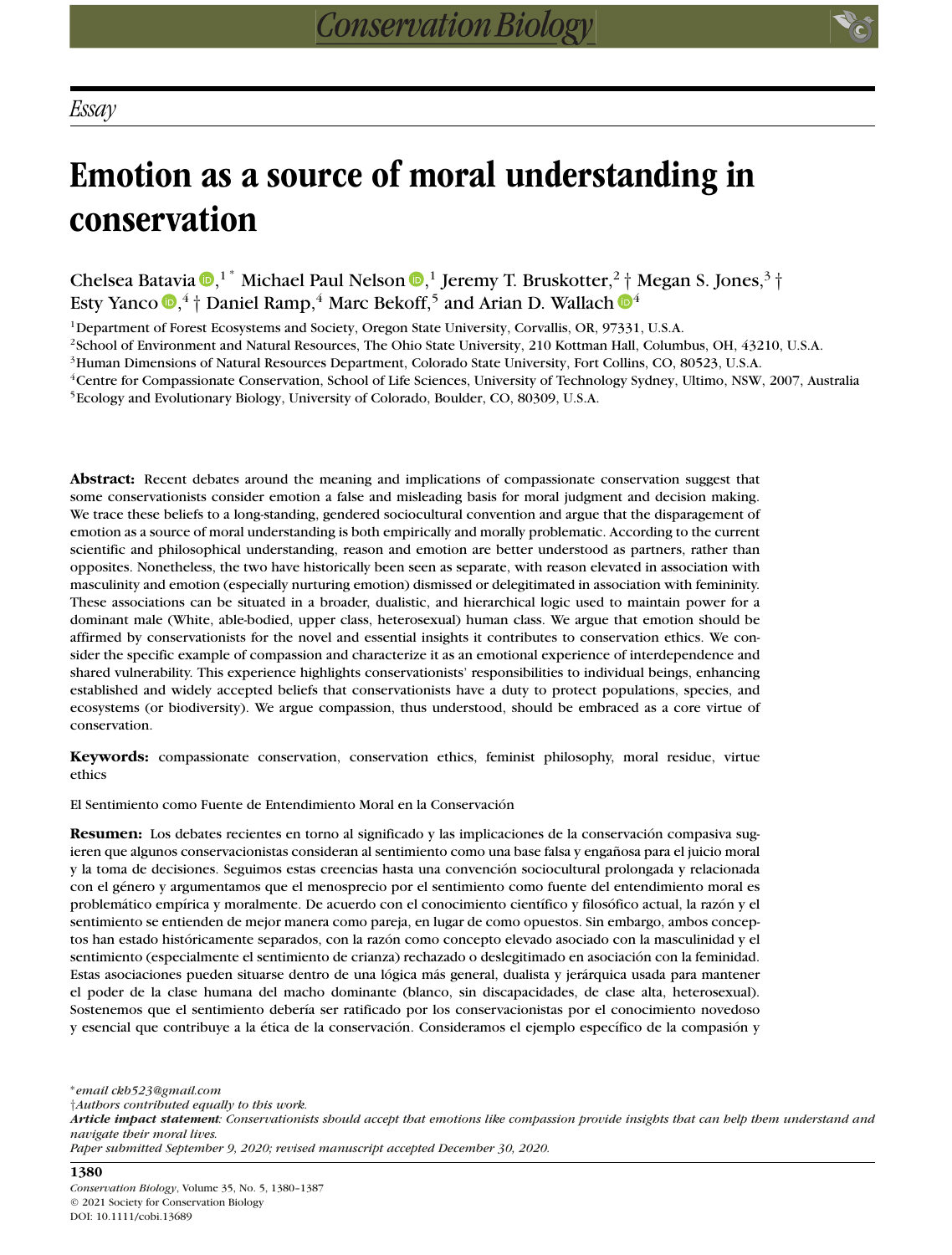lo caracterizamos como una experiencia emocional de la interdependencia y la vulnerabilidad compartida. Esta experiencia resalta las responsabilidades que los conservacionistas tienen con los individuos, fortaleciendo las creencias establecidas y ampliamente aceptadas de que los conservacionistas tienen el deber de proteger a las poblaciones, especies y ecosistemas (o a la biodiversidad). Sostenemos que la compasión, entendida así, debería ser aceptada como una virtud nuclear de la conservación.

**Palabras Clave:** conservación compasiva, ética de la conservación, ética de la virtud, filosofía feminista, residuo moral

## **Introduction**

Conservation is value laden and goal oriented. This much is not controversial (Soulé 1985). Yet, the particular values and goals that animate conservation efforts differ widely among conservationists (Bruskotter et al. 2019). Recent scholarship highlights compassion as an ethical touchstone for some (e.g., Ramp & Bekoff 2015; Wallach et al. 2018). Although articulating a shared commitment to the many values embraced by others in the conservation community, "compassionate conservation" is distinguished by its heightened focus on individuals, in addition to collective units, such as populations, species, and ecosystems. Summoning compassion for individuals, it is argued, would transform the very meaning of *conservation* and effect a paradigm shift in conservationists' views of, and interactions with, the natural world (human and nonhuman). Recognizing compassion as an aim in principle complicates conservation in practice because it calls into question actions that would dress callous disregard for life in a suit of scientific rationality.

Although empirical research suggests that concern for the well-being of individual wildlife is broadly shared among conservationists (Bruskotter et al. 2019), calls for compassionate conservation have elicited a strong, critical response (e.g., Driscoll & Watson 2019; Hayward et al. 2019; Oommen et al. 2019; Johnson et al. 2019; see also Wallach et al. 2020*a*). Those who defend intrusive, lethal, or otherwise directly harmful activities as effective and ethically justified conservation tools have called compassionate conservation "the most significant new threat to biodiversity conservation" (Callen et al. 2020*b*). The threat, as articulated by these critics, is largely related to anticipated negative outcomes for endangered species. If conservation were reshaped by compassion for individuals, and the social license supporting established practices in conservation revoked, critics fear conservation's defined mission to protect Earth's biodiversity and ecological systems may be at risk (Hayward et al. 2019; Callen et al. 2020*b*).

But alongside these practical concerns, it seems there is some threat linked to compassion itself. Many scientists affirm the importance of compassion in conservation (Oommen et al. 2019; Beausoleil 2020; Johnson et al. 2019), advancing a primarily consequentialist (i.e., outcome-oriented) understanding of "compassion" as efforts that minimize pain caused by human action or inaction (Hampton et al. 2018; Hayward et al. 2019; Beausoleil 2020). Thus, these authors argue that it is compassionate to humanely harm select nonhuman individuals (usually members of populations introduced or augmented by human activity) to prevent the greater suffering they would otherwise cause or themselves experience. As an alternative, recent work on compassionate conservation discusses compassion as an other-oriented virtue, that is, a disposition to attend to, relate with, and embody concern for the suffering and flourishing of others (Wallach et al. 2018; Wallach et al. 2020*a*). This notion of compassion, advanced as a call to fundamentally reshape how conservationists formulate problems, devise solutions, and generally relate with the natural world (Ramp & Bekoff 2015; Wallach et al. 2018), has been highly contentious.

Recently, critics have expressed fears that centering such a notion of compassion in conservation grants too much influence to emotion (Hayward et al. 2019; Griffin et al. 2020), allowing concern for individuals to override higher rational judgments, "because it makes us feel good" (Callen et al. 2020*b*). These perspectives are especially conspicuous in recent debates around compassionate conservation, but the biases and misconceptions they presuppose point to a larger issue that transcends the compassionate conservation debates per se. We believe that it is time to talk openly about the role of emotion in conservation and confront the enduring legacy of a gendered, binary mode of thinking that disparages emotion as the antithesis of reason.

## **Challenging the Reason–Emotion Divide**

Scholarship highlighting the significance of emotion in conservation is not new (Callicott 1990; Nelson et al. 2016). However, ignited by proposals for compassionate conservation, recent commentaries suggest that conservation goals are jeopardized by conservationists who grant undue influence to emotion in moral judgment and decision making. For example, citing psychological research on empathy and, to a lesser degree, on compassion, Griffin et al. (2020) write, "to replace reason-based principles with principles that draw upon our empathic responses to living creatures is to formalize, legalize,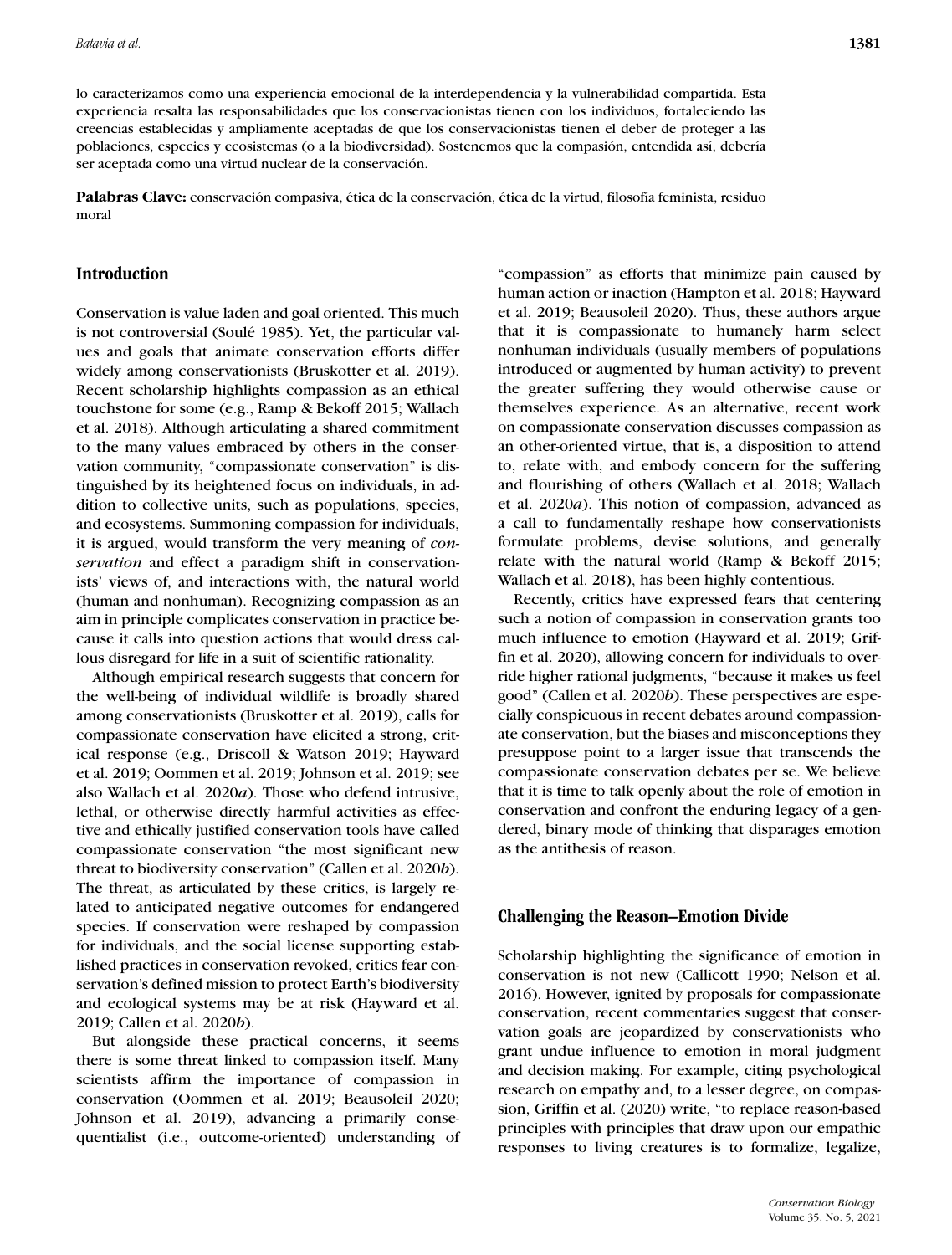and solidify our evolutionary biases into decisionmaking structures." Hayward et al. (2019) argue that compassionate conservation enables "uninformed and ill-directed emotion" to influence conservation policy and action. It is unclear whether they consider emotion categorically "uninformed and ill-directed" or if only "uninformed and ill-directed" emotions are misplaced as a basis for conservation. With the latter interpretation, we would certainly agree, although the claim that compassion is "uninformed and ill-directed" still merits critical attention. However, there is some support for the former interpretation in the authors' prior dismissal of compassionate conservation as a set of "hard and fast rules driven by emotion or ideology." Such claims invoke an antiquated and gendered trope of reason and emotion that has been roundly criticized and dismissed by scholarship spanning decades (Lloyd 1983; Damasio 1994). Because this trope is still cited with authority in contemporary scientific literature, it seems worthwhile to explain why the reason–emotion divide is an empirically inaccurate and ethically problematic construct.

In the Western intellectual tradition, emotion has been influentially represented in contradistinction to reason (Nussbaum 2001). This notion was espoused, for example, by the Greek philosopher Plato in the fourth century BCE and later influentially developed in the writings of Enlightenment philosopher Immanuel Kant (Lloyd 1983; Pizarro 2000). Emotion, according to these views, is inherently irrational; a wayward signal that detracts from higher calls of reason. More recently, philosophers have largely rejected these views, understanding emotion as a type of evaluation or judgment that involves cognition (e.g., Nussbaum 2001; Solomon 2003). These recent philosophical theories are also more consistent with (and often explicitly informed by) current scientific consensus that emotion is functionally and structurally linked to reason (Damasio 1994; Barrett 2017). Research in psychology and neuroscience has shown that emotion is integral to reasoned deliberation (Damasio 1994; Ferrier et al. 2014). The bodily cues humans experience as emotion are core to evaluative notions (e.g., good, bad, right, and wrong), which in turn are integral to what is commonly understood as rational decision making (Bechara et al. 1997; Dixon et al. 2017; Grossmann et al. 2019). It is beyond our scope to review this scientific literature, but it will suffice to note that modern scientific consensus has coalesced around an understanding of emotion as a partner to reasoning and rationality, rather than their antithesis (Lerner et al. 2015).

Nonetheless, the contrast of reason and emotion is deeply embedded in Western social and intellectual life (Nussbaum 2001). Much of the canonical scholarship in moral philosophy, for instance, describes ethical judgment and decision making as abstracted and impartial deliberative processes undertaken to temper the instincts of fundamentally autonomous and otherwise selfinterested moral agents (Walker 1989; Plumwood 1991). Within this tradition, reason is the measure of moral conduct, the source of moral knowledge, and the standard by which ethical theories are judged and justified. Emotion, by comparison, has been relatively neglected among many moral philosophers as a source of moral understanding, or even a significant component of moral experience (Jaggar 1989; Nussbaum 2001). It was not until the mid-20th century that a substantial body of critical scholarship drew attention to this notable exclusion.

In Western societies, emotions in general, and nurturing emotions in particular, have been stereotypically feminine gendered in association with maternity and therefore confined to the private (domestic) sphere (Lloyd 1983; Jaggar 1989). Motherhood, and emotion by extension, was typically associated with the physical, natural, bodily, or animal, qualities that were by definition constructed as other, weaker, and lower in comparison with masculine-gendered, quintessentially human qualities, such as reason, culture, and mind (Plumwood 1988). Notably, it is on the same grounds of their lower, material, and putatively irrational nature that nonhuman beings have been objectified and exploited as things rather than morally relevant beings or persons (Wallach et al. 2020*a*), creating a conceptual and practical link between the oppression of women and the oppression of other life forms (Warren 1990; Plumwood 1993; Adams & Gruen 2014).

The conceptual maneuver whereby reason is artificially separated from and elevated over emotion – expressed also in the elevation of mind over matter, fact over value, culture over nature, and male over female – underpins a pervasive cultural narrative that serves to marginalize, disempower, and oppress those construed as other to the dominant (White, able-bodied, upper class, heterosexual) male, human class (Warren 1990; Adams & Gruen 2014). Although this maneuver is empirically untenable, politically injurious, and morally reprehensible, the dualistic "logic of oppression" (Warren 1990) has been sustained in the Western cultural imagination for centuries. Woven seamlessly into the very fabric of Western society, this logic became, and in many ways still is, accepted as a simple description of reality (Plumwood 1988; Warren 1990; Hemmings 2012; Wolf 2017).

The authority of this logic is invoked by critics of compassionate conservation who assert the primacy of putatively reason-based scientific approaches while dismissing emotion as a valid source of insight or moral knowledge. The goals of conservation science are defined in reference to certain values represented as rational, scientifically supported, and quantifiable (Driscoll & Watson 2019; Hayward et al. 2019; Griffin et al. 2020). Against this backdrop, emotion is conveyed as an ephemeral and effeminate distraction – a "fragile flower" creating a "weakness in our moral compass" that "seduces" us to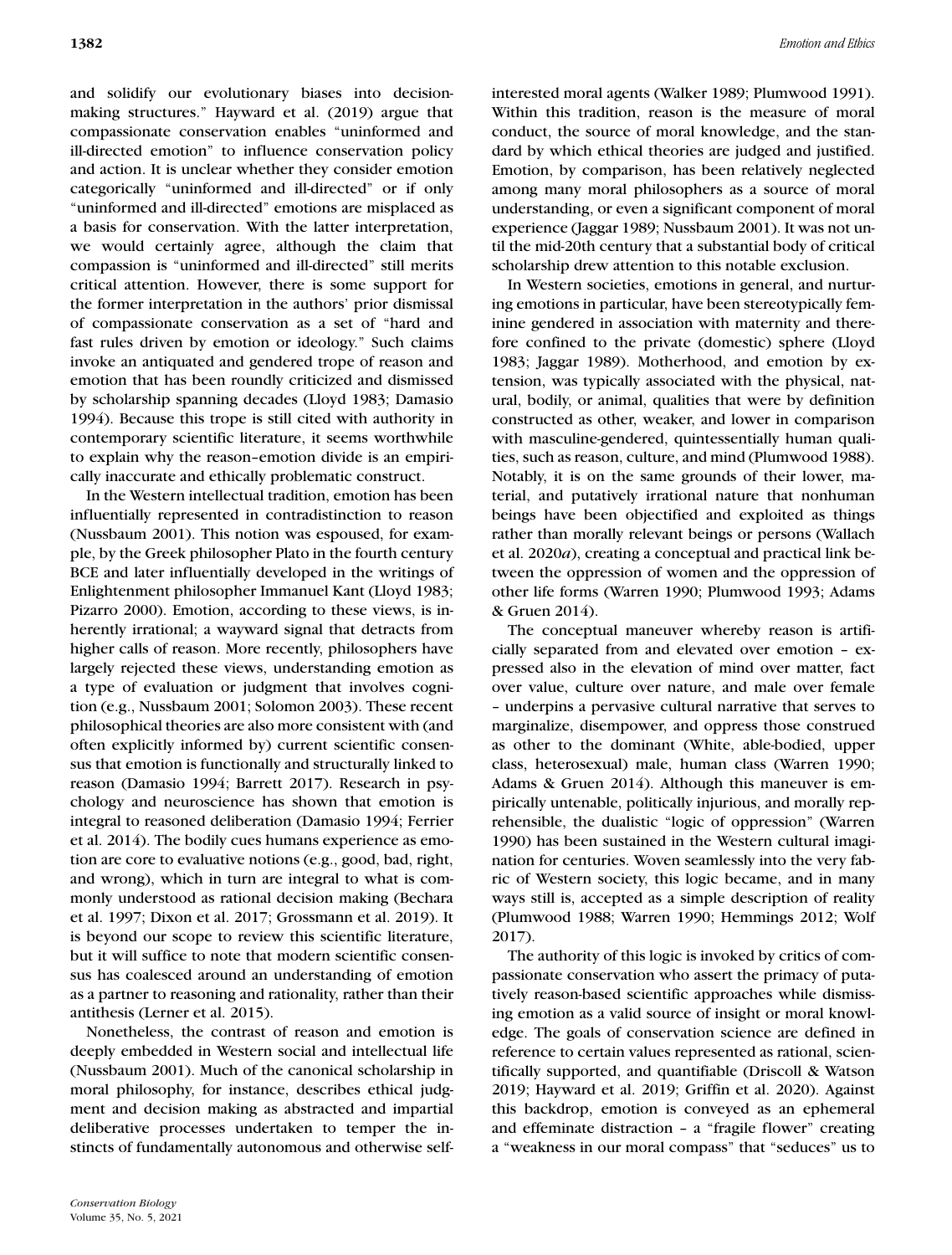abandon the scientifically supported mission of conservation (as quoted in Griffin et al. [2020]). Compassionate conservationists are rebuked for "personalizing and anthropomorphizing" animals (Oommen et al. 2019), allowing their "narrow-minded and innumerate" empathic responses to bias them toward parochial considerations for individual animals, rather than biodiversity writ large (Griffin et al. 2020). The upshot of these arguments is neatly encapsulated in the subtitle of a recent contribution to *The Conversation*: "Just Because We Love Invasive Animals, Doesn't Mean We Should Protect Them" (Klop-Toker et al. 2020). At face value, these critiques may seem reasonable, conditioned as scientists are to avoid bias, and particularly bias rooted in sentimentality (Goodall 1998). However, the claim that emotional concern for particular nonhuman others is an "uninformed and ill-directed" (Hayward et al. 2019) basis for action is a reflection of bias: an androcentric (male-centered), anthropocentric (human-centered) bias in conservation.

To point out a bias in perspective does not necessarily mean that perspective is wrong. Rather, it is partial (Haraway 1988). Emotions may both signal and correct for partial perspectives by providing an alternative source and form of moral knowledge (Walker 1989; Donavan 2014). As observed by Hemmings (2012), "in order to know differently we have to feel differently." Compassion, for example, directs conservationists' attention to their relationships with and moral responsibilities to individual beings. Conservationists expand their perspective by surveying the moral landscape through the lens of compassion. Rather than a "fragile flower," we would name compassion an "outlaw emotion" that "enable[s] us to perceive the world differently from its portrayal in conventional descriptions…[and] provide[s] the first indications that something is wrong with the way alleged facts have been constructed, with accepted understandings of how things are" (Jaggar 1989). Emotion, on this account, serves not only as a legitimate but an indispensable source of moral understanding.

# **The Meaning and Implications of Compassion in Conservation**

Although some of the discomfort with compassion evidently relates to its general emotionality, lingering questions about compassion itself, as specifically envisioned within a compassionate conservation approach, have also emerged as a source of unease (Rohwer & Marris 2019; Beausoleil 2020; Callen et al. 2020*a*; Santiago-Ávila & Lynn 2020). We cannot pretend to speak for the diverse group of people who, in different ways and to different degrees, gravitate toward a compassionate conservation approach. We can, however, share reflections that clarify our understanding of compassion and demonstrate the unique and powerful insights it affords as a source of moral understanding and a guide for decision making in conservation.

#### **Compassion for the Nonfamiliar**

Critics argue that compassionate conservation is problematic because of what they consider its singular concern for large, charismatic mammals (Hayward et al. 2019; Griffin et al. 2020). Their claim is somewhat puzzling because nowhere in published literature have compassionate conservationists explicitly advanced such a position (to the contrary, see Wallach et al. [2018]) Further, the disproportionate level of attention directed toward certain vertebrate species is recognized as a widespread phenomenon in conservation (e.g., Clucas et al. 2008; Kim et al. 2014). We suspect that allegations of unique species bias in compassionate conservation may be rooted in the emphasis in previous works on the moral relevance of sentience, referring to the ability to suffer (Wallach et al. 2018; Wallach et al. 2020*a*). Defining compassion in relation to suffering implies that compassion can only be directed toward those beings with the capacity for suffering, a class that may seem to exclude a large portion of Earth's biodiversity (e.g., invertebrates and plants).

Our understanding of compassion emerges from its etymology. *Compassion* comprises the roots *com* (with) and *passion* (suffering). In contrast to the understanding of compassion evinced by critics of compassionate conservation, as an act that minimizes suffering (Driscoll & Watson 2019; Hayward et al. 2019; also Wallach et al. 2020*a*), we suggest a relational understanding of compassion as an experience of suffering with others. But the concept suffering also merits careful examination. Suffering is colloquially associated with pain, which seems to point to sentience as a prerequisite for suffering with. Etymologically, however, *to suffer* means to endure, to bear, or to carry (as in, to carry a child) [\(https://](https://www.etymonline.com/search?q) [www.etymonline.com/search?q](https://www.etymonline.com/search?q)=suffer). This meaning crystallizes in observing the relation of *passion* to *passive*, which connotes the quality of being acted upon or receptive. (Passivity is also a stereotypically femininegendered quality, associated with weakness or submissiveness, as distinguished from the masculine-gendered quality of agency, or action [Plumwood 1988].) Understanding *compassion* to mean suffer with in the sense of passivity reveals grounds upon which compassion may beget concern for all living beings, sentient and nonsentient.

This understanding builds on a basic insight of ecology, namely, that of interconnection (Warren & Cheney 1991; Callicott 2013). Within interconnected systems, all organisms exist in relation to each other. Relation is not a temporary or incidental interaction of otherwise autonomous units, but a basic and essential property of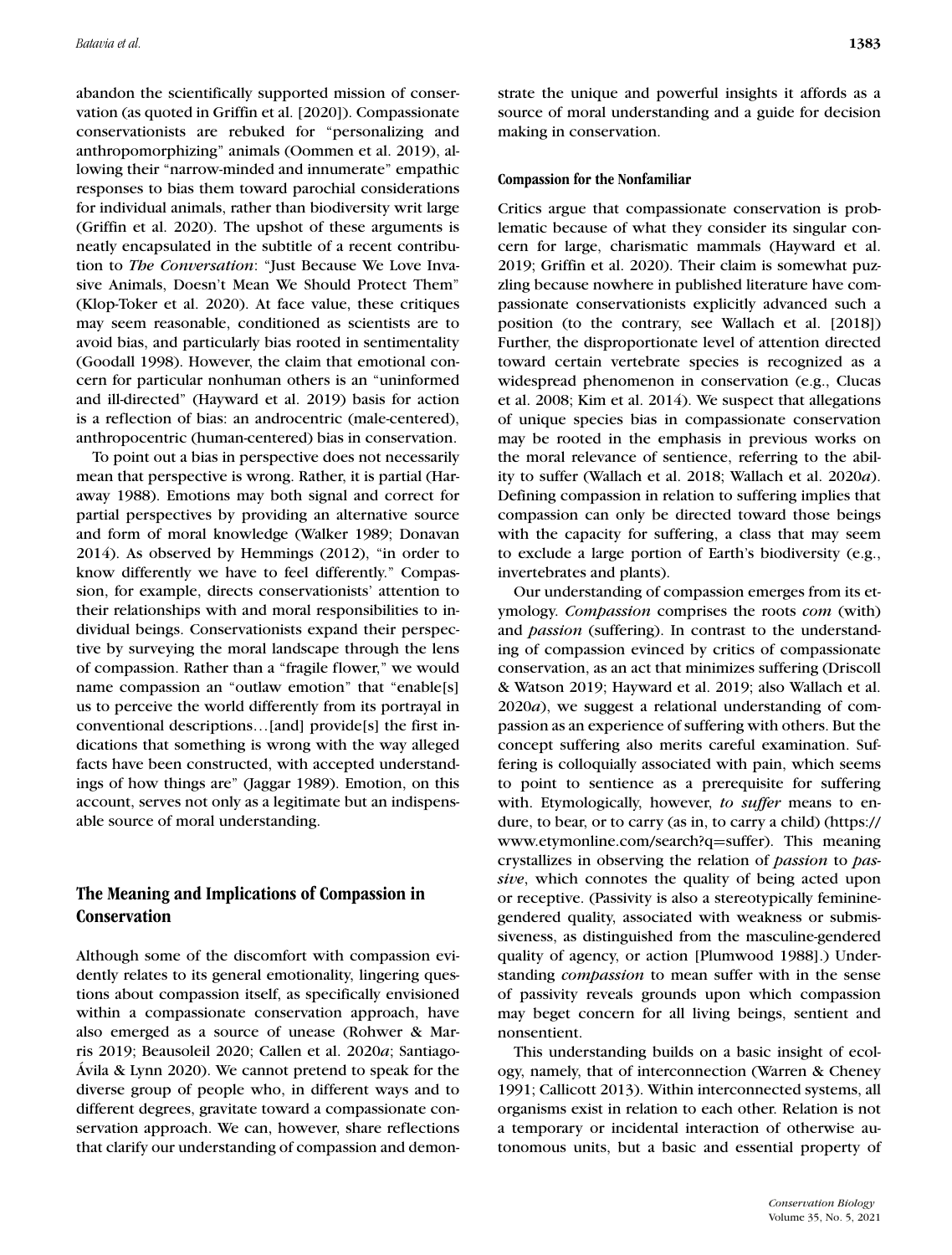being alive. All beings are beings in relation, in other words, and it is inherent to the condition of beings in relation to both act and be acted upon (Mathews 1991; Plumwood 1991; Donavan 2014). To exercise compassion, then, is to suffer with others in a condition of mutual dependency and shared vulnerability (Whitebrook 2002; Williams 2008). On this account, it is possible to suffer with a weedy plant, a native amphibian, an invasive rodent, or another human (although the physiological and psychological mechanisms may differ in each case). But compassion would also be untenable as a basis for ethical judgment and action in conservation if it could be extended only to beings with which one interacts directly – the most literal reading of suffering *with*. By combining cognition and embodied feeling, our concept of compassion clarifies the grounds on which one may experience compassion for those one does not personally know or encounter. It is based on an understanding of interrelation among living beings that one may feel compassion for particular yet anonymous others by recognizing that they, too, are embedded within and susceptible to the world (Whitebrook 2002; Curtin 2014).

We suggest compassion, thus understood, challenges hierarchical and oppressive ideals of individualism and control in conservation (Plumwood 1993). Adopting compassion as a core virtue tempers the socially ingrained instinct to view (White, male, heterosexual, upper class, able-bodied) humans as agents of a special kind, entitled to actively impose their will on the world (Wallach et al. 2020*a*).

## **Compassion for Collectives**

Although compassion clearly supports concern for individual organisms, it less obviously provides a basis for the conservation of populations, species, or ecosystems. Some researchers have shown that empathy for individual others can foster concern for their groups (Shelton & Rogers 1981; Batson et al. 1997), but there is also research to indicate otherwise. For example, literature on stereotyping shows that individuals are often seen as exceptions to the rule (Schneider 2004), so care for one individual (rooted in compassion) may not translate into concern for the individual's larger group. The literature on compassion fade also suggests compassion for large groups may not be plausible psychologically (Markowitz et al. 2013). However, as Griffin et al. (2020) point out, there is considerable variability in how *compassion* is defined. Our understanding of compassion is predicated on interconnectivity, as explained above. Concepts like species and ecosystems refer to relational networks, which create the conditions of interdependence that enable compassion. Stated simply, there is no compassion without relation. As such, far from being dismissive, we attach profound significance to ecological collectives. Whether it is possible to feel compassion for

collectives, per se, is an open, empirical question. Regardless, there are other ethical grounds for conservation of populations, species, and ecosystems (e.g., Callicott 1989; McShane 2007). Compassion for individuals does not diminish the intrinsic value of these entities or displace recognized duties to protect them.

However, it also seems that critics' core concern is not whether compassion extends to populations, species, or ecosystems, but whether compassion precludes activities that directly harm individuals to protect such collective entities (Rohwer & Marris 2019; Callen et al. 2020*a*). Compassion for individual beings may, at times, sit or appear to sit in tension with other conservation values and objectives. But these tensions indicate the complexity of the ethical questions conservationists face and the decisions they make, many of which implicate them unavoidably in some measure of moral wrongdoing (Batavia et al. 2020). Such decisions should not be easy or comfortable. Although we do not celebrate depression, anxiety, or burnout (Griffin et al. 2020), we do believe it is more appropriate for conservationists to open themselves to others than to insulate themselves emotionally in indifference. To care widely and fear deeply for all manner of beings – whether a native mammal or an introduced mollusk – is to embrace and affirm one's inherent relationality. This is part of the shared suffering we understand to be entailed in the term *compassion*. By acknowledging responsibilities to individuals and ecological collectives, conservationists become vulnerable to the world and the hard choices they often face therein (Batavia et al. 2020).

## **Compassionate Conservation Ethics**

Finally, concerns have been raised around the notion that compassion is proposed as an exclusive value for conservation (Hayward et al. 2019; Callen et al. 2020*b*; Griffin et al. 2020). We do think compassion is integral to conservation ethics and should permeate conservation practice, from the conduct of individual conservationists to the policies and institutions that govern conservation activities (e.g., Collins et al. 2012). However, our intent is less to assert the preeminence of compassion as to expand upon its role in conservation and validate it as a source of moral understanding. We agree with Santiago-Ávila and Lynn (2020) that other values, such as justice, are important as well. We also highlight their observation that "empathy and compassion are vital to, and even considered the precursors of, ethics and ethical behavior."

In this vein, we do not see compassion itself as a discrete value, duty, or responsibility or understand it as a blueprint or template for action. We understand it, rather, as a virtue (Wallach et al. 2018). A virtue is a quality – akin to an orientation or disposition – to think, feel, and act well (Aristotle 1999; Crisp 2008). To highlight compassion as a core virtue is not to suggest conservationists should follow certain rules, but to encourage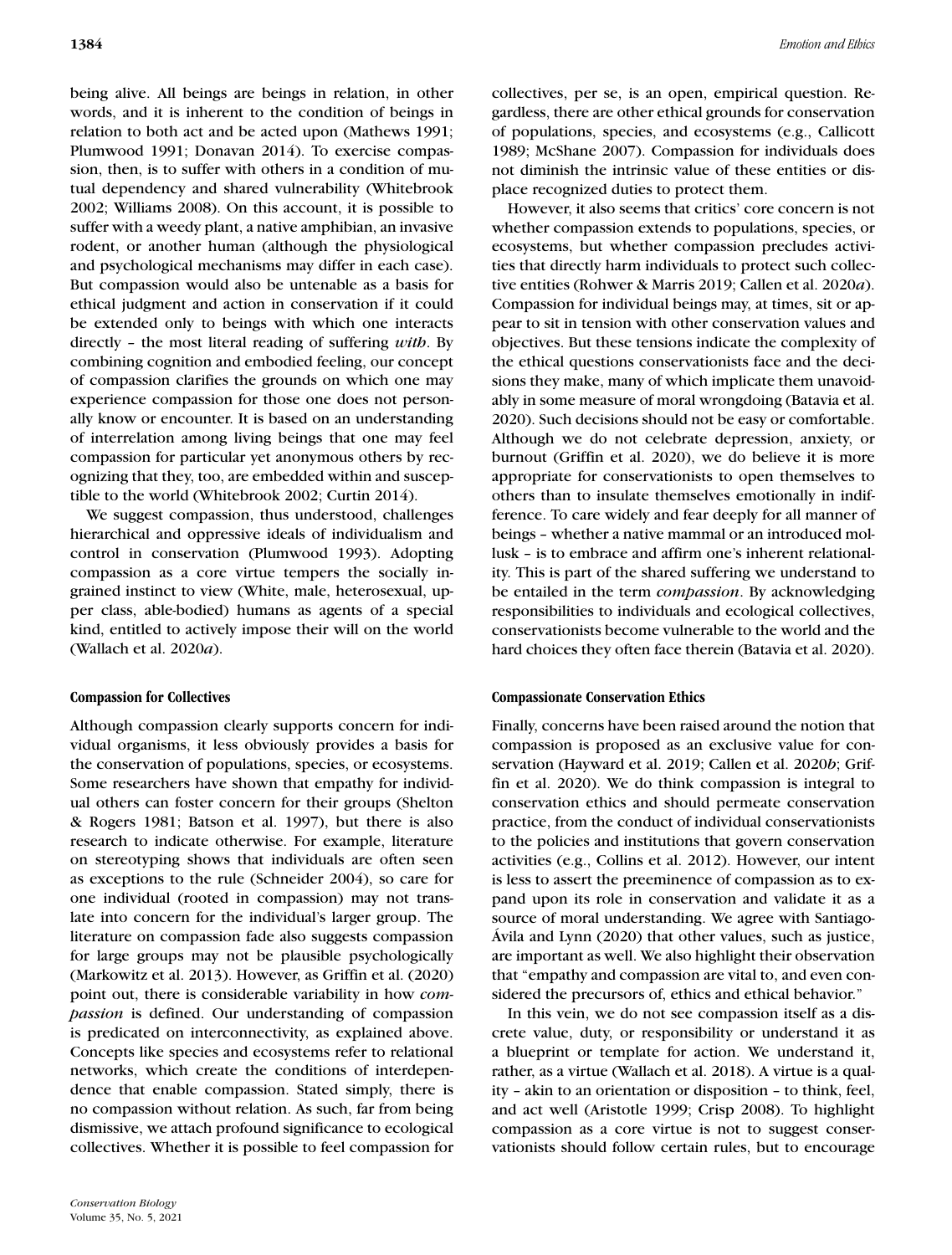them to be certain types of people. Some may argue this is too nebulous to be helpful; indeed, as an ethical framework, virtue has been critiqued for focusing excessively on character, while neglecting to provide concrete guidance for appropriate action (Hursthouse 2001; Hacker-Wright 2010). However, while virtues may not, on their own, prescribe clear moral rules or principles, they do carry an implied practical upshot (Johnson 2003). If virtues are understood as good or meritorious dispositions, then arguably it follows that humans ought to exemplify or strive to exemplify them (Hursthouse 2001; Johnson 2003; but see Hacker-Wright 2010 for alternative views). Thus, in highlighting compassion as a virtue of conservation, we mean compassion should animate and inspirit conservation actions, inactions, and interactions. Yet, while we believe that conservation should be compassionate, we do not believe it should *only* be compassionate. On a virtue account, conservationists should aim to act in accord with practical wisdom, by perceiving and adroitly balancing the relevant virtues and values in a given context (Hursthouse 2001). In its capacity as an emotion, compassion is especially key at the perceptual stage, to elevate concern for individuals (Crisp 2008), but conservationists should not lose sight of other concerns, including outcomes for biodiversity, human rights, and multispecies justice (among other things).

As people who all, in various ways, find resonance in the idea of compassion, we care for individual organisms in themselves and for their ecological and evolutionary roles. We also value the persistence and flourishing of populations, species, and ecosystems across fluid forms and formulations (Wallach et al. 2020*b*). The world, as we see it, is teeming with moral significance. To practice conservation with compassion is to allow this significance to impress itself upon us. Conservationists, we believe, should weigh a great many considerations in their heads and their hearts, summoning their full, combined capacities for reason, empathy, and emotional intelligence as they strive to protect life on Earth.

# **Conclusion**

Certain values have become difficult to detect because they are widely endorsed and normalized in the conservation community. However, just because values are hidden does not mean they are absent. Compassionate conservation has been critiqued as somehow aberrant in its normativity: an "ideological" (Oommen et al. 2019; Callen et al. 2020*b*) and "subjective" (Callen et al. 2020*b*), "moral-based practice" (Griffin et al. 2020). But make no mistake: established conservation approaches that are framed as utility based, scientific, rational, and quantifiable also express moral beliefs about what is good, right, and worthy of protection (Pinchot 1910). We all swim in the same ethical quicksand.

Compassion stands out as a provocative moral framework because it affirms emotion; emotion is stereotypically feminine-gendered; and feminine is other to the dominant masculine norm. Although the association of emotion (especially caring emotions) with femininity has been problematized and critiqued (Plumwood 1988; Card 1996), it continues to exert influence across various arenas of society (Curnalia & Mermer 2014; Brescoll 2016). Meanwhile, the body of both philosophical and scientific scholarship affirming emotion as a critical input to morality continues to grow (Walker 1989; Damasio 1994; Haidt 2012; Adams & Gruen 2014). We feel it is time for conservation scientists to embrace the scientific consensus that emotion and reason are conjoined and reject the tiresome, misogynistic logic predicated on their separation. Recent work reveals that ignoring women's experiences in conservation work (e.g., as caregivers) undermines the sustainability of the conservation profession (Jones et al. 2020). In a similar way, censoring the insights furnished by stereotypically feminized emotion shutters conservationists' moral understanding. Emotions like compassion are not a siren call luring conservationists astray from the moral high ground, as revealed in the clear light of reason. They are integral to human biological, social, and moral life (Jaggar 1989; Damasio 1994; Barrett 2017), and it is neither possible nor desirable to siphon them out of conservation.

In foregrounding compassion as a core virtue, we identify ourselves with a community of people who share the feeling that there is something wrong with the way many conservation programs currently operate. We are aware these feelings, and the policy perspectives they have kindled, at times place us at odds with others in the broader conservation community. And yet, while our notion of compassion may challenge prevailing norms within the profession, it is not out of synch with the views of larger society. Efforts to center compassion as a core virtue of conservation are consistent with societal shifts that have been underway in many parts of the world since at least the mid-20th century (Manfredo et al. 2020). Compassion is also well aligned with a diverse multitude of cultures that have known the more-than-human world as part of their social and moral communities for millennia (Rose 2011; Salmón 2000; Kimmerer 2013; Robinson 2014).

Conservation has been pluralistic in its goals and values since its inception (Mace 2014), and compassionate conservation is no exception. Even among our author group, there are differences of opinion. Some of us disallow that harming individuals to achieve conservation objectives would ever be the best course of action available. Others among us acknowledge this possibility. However, this acknowledgment carries no absolution. Conservationists (and human beings) should be deeply, existentially troubled whenever they intentionally harm another, human or nonhuman (Batavia et al. 2020;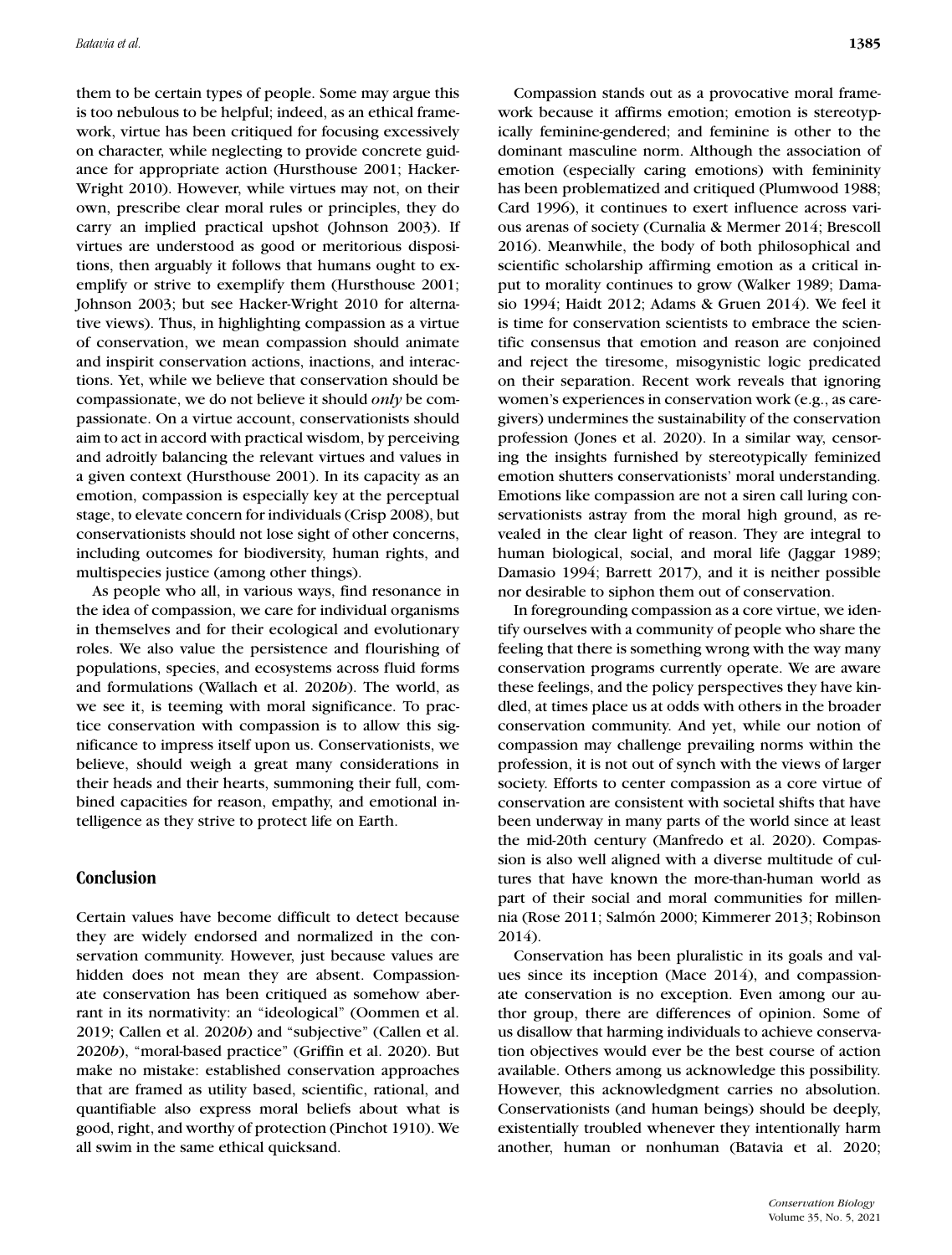Wallach et al. 2020*a*). Compassion empowers conservationists to know other life forms as persons (Wallach et al. 2020*a*). From this perspective, the mind recoils to consider issuing any overarching judgment that it is not only acceptable, but in fact appropriate, for conservationists to kill or intentionally harm certain kinds of beings in certain ways to meet certain objectives. If we were to endorse any sort of blanket stance, it would be that conservation should strive to operate within the constraints of a commitment to nonviolent coexistence. And, if cases arise where it appears impossible to uphold this commitment, harm should not be inflicted with a hardened sense of inevitability, but with grief and a due sense of humility that acknowledges some amount of moral failure has occurred (Batavia et al. 2020). In short, destroying other lives to achieve conservation goals should not readily present itself as an option, let alone the default. We do not propose compassion as a new label for business as usual. The call for compassion is a summons for the conservation community to reflect not just on the methods, but also on the mission of conservation.

In this spirit, we offer the observation that perhaps there are core elements of conservation's mission that are best expressed as relationships, or ways of being in the world, rather than goals or desired outcomes. For example, within our author group, we aspire to wisdom and strive for integrity in our interactions with others. We seek to inhabit the world in ways that respect and affirm all life. We aim to be kind, to love broadly, to value widely, and to feel deeply, even when feeling hurts. And, we hope to help cultivate a conservation community in which sparing a life for love is not viewed as weakness, even when the life in question is not human.

# **Acknowledgments**

This work was supported by the National Science Foundation's Long-Term Ecological Research program at the H.J. Andrews Experimental Forest (DEB 1440409) and the Centre for Compassionate Conservation, Sydney.

## **Literature Cited**

- Adams CJ, Gruen L. 2014. Ecofeminism: feminist intersections with other animals and the Earth. Bloomsbury Academic, London.
- Aristotle. 1999. Nicomachean ethics. 2nd edition. T. Irwin, translator. Hackett Publishing, Indianapolis, Indiana.
- Barrett LF. 2017. How emotions are made: the secret life of the brain. Houghton Mifflin Harcourt, New York.
- Batavia C, Nelson MP, Wallach AD. 2020. The moral residue of conservation. Conservation Biology **34:**1114–1121.
- Batson CD, Polycarpou MR, Harmon-Jones E, Imhoff HJ, Mitchener EC, Bednar LL, Klein TR, Highberger L. 1997. Empathy and attitudes: can feeling for a member of a stigmatized group improve feelings

toward the group? Journal of Personality and Social Psychology **72:**105–118.

- Beausoleil NJ. 2020. I am a compassionate conservation welfare scientist: considering the theoretical and practical differences between compassionate conservation and conservation welfare. Animals **10:**257.
- Bechara A, Damasio H, Tranel D, Damasio AR. 1997. Deciding advantageously before knowing the advantageous strategy. Science **275:**1293–1295.
- Brescoll VL. 2016. Leading with their hearts? How gender stereotypes of emotion lead to biased evaluations of female leaders. Leadership Quarterly **27:**415–428.
- Bruskotter JT, Vucetich JA, Dietsch A, Slagle KM, Brooks JS, Nelson MP. 2019. Conservationists' moral obligations toward wildlife: values and identity promote conservation conflict. Biological Conservation **240:**108296.
- Callen A, et al. 2020*a*. Envisioning the future with 'compassionate conservation': an ominous projection for native wildlife and biodiversity. Biological Conservation **241:**108365.
- Callen A, et al. 2020*b*. Response to comments on "Compassionate conservation deserves a morally serious rather than dismissive response - reply to Callen et al., 2020". Biological Conservation **244:** 108517.
- Callicott JB. 1989. In defense of the land ethic: essays in environmental philosophy. State University of New York Press, Albany, New York.
- Callicott JB. 1990. Whither conservation ethics? Conservation Biology **4:**15–20.
- Callicott JB. 2013. Ecology and moral ontology. Pages 101–116 in Bergandi D, editor. The structural links between ecology, evolution and ethics: the virtuous epistemic circle. Springer, Dordrecht.
- Card C. 1996. The unnatural lottery: character and moral luck. Temple University Press, Philadelphia, Pennsylvania.
- Clucas B, McHugh K, Caro T. 2008. Flagship species on covers of US conservation and nature magazines. Biodiversity and Conservation **17:**1517.
- Collins ME, Cooney K, Garlington S. 2012. Compassion in contemporary social policy: applications of virtue theory. Journal of Social Policy **41:**251–269.
- Crisp R. 2008. Compassion and beyond. Ethical Theory and Moral Practice **11:**233–246.
- Curnalia RM, Mermer DL. 2014. The "Ice Queen" melted and it won her the primary: evidence of gender stereotypes and the double bind in news frames of Hillary Clinton's "emotional moment". Qualitative Research Reports in Communication **15:**26–32.
- Curtin D. 2014. Compassion and being human. Pages 39–57 in Adams CJ, Gruen L, editors. Ecofeminism: feminist intersections with other animals and the earth. Bloomsbury Academic, New York.

Damasio AR. 1994. Descartes' error. Penguin Books, New York.

- Dixon ML, Thiruchselvam R, Todd R, Christoff K. 2017. Emotion and the prefrontal cortex: an integrative review. Psychological Bulletin **143:**1033.
- Donavan J. 2014. Participatory epistemology, sympathy, and animal ethics. Pages 75–90 in Adams CJ, Gruen L, editors.Ecofeminism: feminist intersections with other animals and the earth. Bloomsbury Academic, New York.
- Driscoll DA, Watson MJ. 2019. Science denialism and compassionate conservation: response to Wallach et al. 2018. Conservation Biology **33:**777–780.
- Ferrier DE, Bassett HH, Denham SA. 2014. Relations between executive function and emotionality in preschoolers: exploring a transitive cognition–emotion linkage. Frontiers in Psychology **5:**487.
- Goodall J. 1998. Learning from chimpanzees: a message humans can understand. Science **282:**2184–2185.
- Griffin AS, Callen A, Klop-Toker K, Scanlon RJ, Hayward MW. 2020. Compassionate conservation clashes with conservation biology: should empathy, compassion, and deontological moral principles drive conservation practice? Frontiers in Psychology **11:**1139.